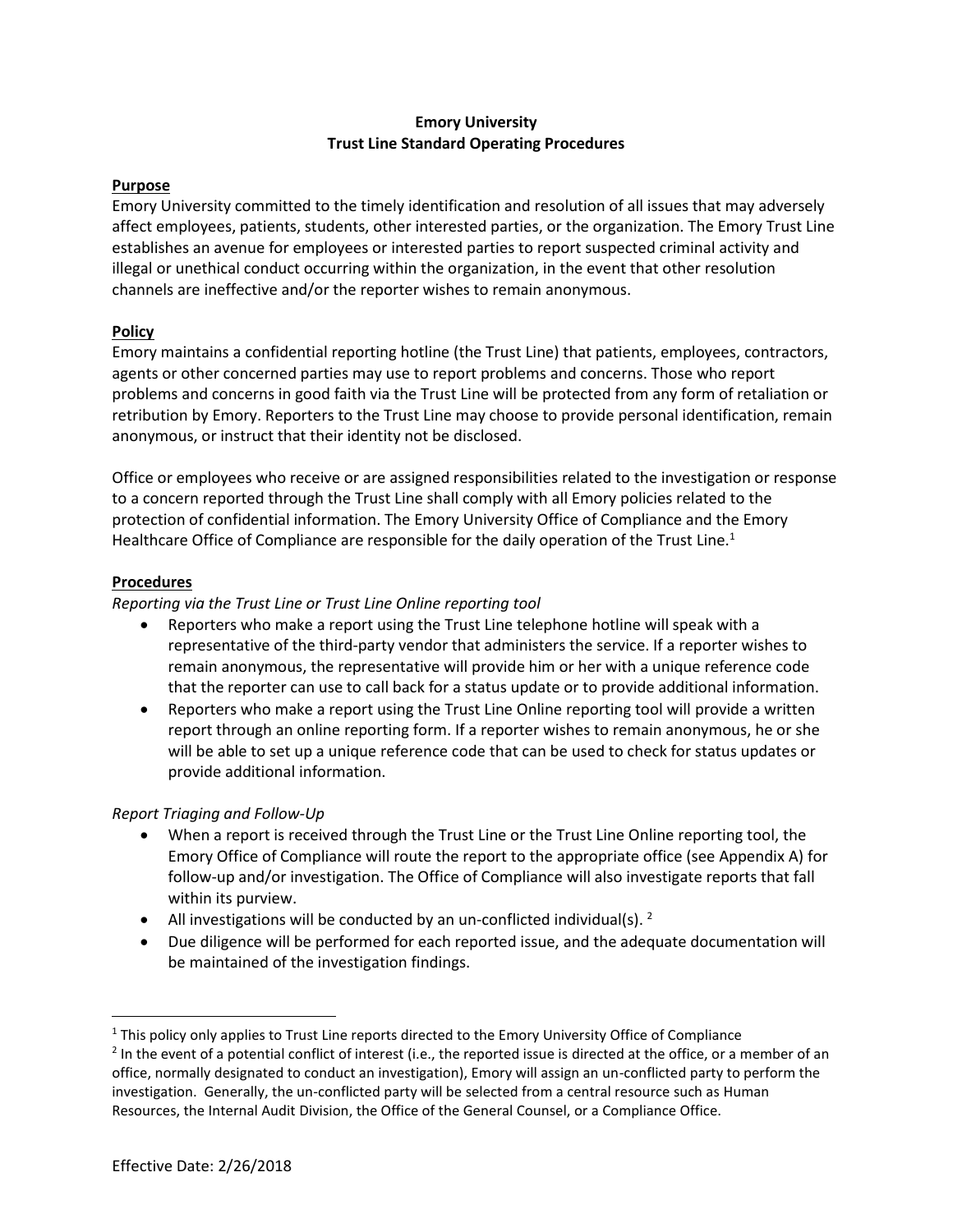- The office overseeing the investigation will be responsible for making recommendations to management for any disciplinary or corrective actions.
- The office overseeing the investigation will notify the Office of Compliance when the investigation is complete. The office will also report to the Office of Compliance whether the allegations made in the report were substantiated. $3$

## *Anonymous Reports*

- Anonymous reports must contain certain minimum information in order for them to be investigated. The following information is generally required for an adequate investigation to be conducted:
	- Who the name(s) of the person(s) against whom the allegations are being made
	- What a description of the alleged misconduct
	- Where the location at which the alleged misconduct occurred
	- When the date, approximate date, or timeframe in which the alleged misconduct occurred
- If an allegation can be investigated without all of the above information, then an investigation will proceed.
- If a report lacks information necessary to commence an investigation, the Office of Compliance will request such information from the reporter through the Trust Line system.
- The office responsible for conducting the investigation may also request more information from the reporter via the Office of Compliance.
- If additional requested information is not provided, then the Office of Compliance will advise the Trust Line administrator that there is insufficient information to permit further investigation.
- For some reports that would otherwise be referred to another office for investigation, and for which certain preliminary information (available from sources other than the reporter) would aide an investigation, the Office of Compliance may obtain such information and provide it to the appropriate office upon referral. For example, if an anonymous reporter alleges a pattern of discrimination in hiring, the Office of Compliance may obtain hiring data from Human Resources and conduct a preliminary analysis before referring the complaint to the Office of Equity and Inclusion.
- Trust Line reporters will be made aware of the minimum information that is required in order to proceed with an investigation.

l

 $3$  This requirement may not be applicable for some reports to the Trust Line (e.g., Human Resources issues that do not involve policy violations).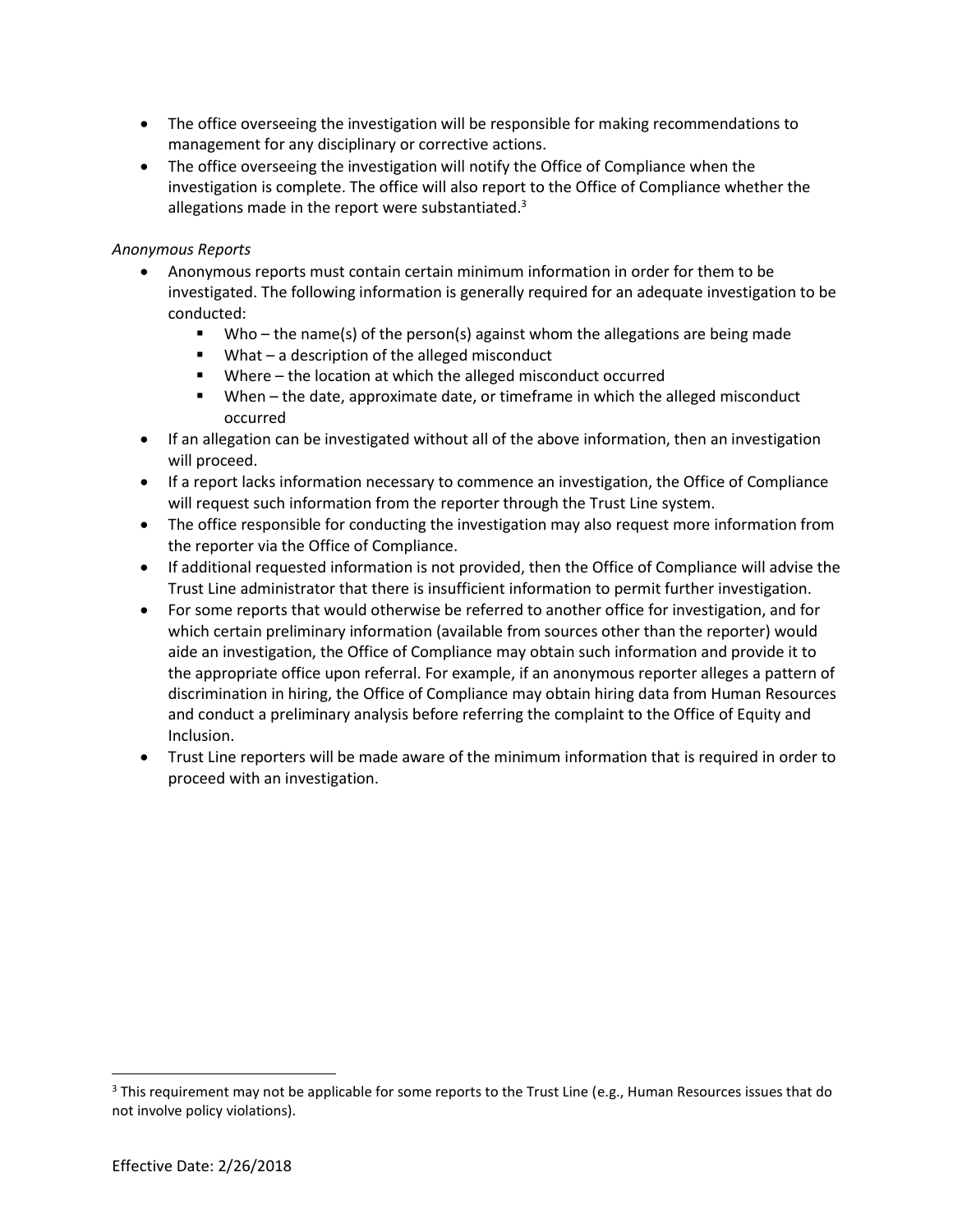## **Appendix A**

## **Emory University Issue Investigation Responsibility**

Members of the Emory community have multiple mechanisms to report issues or concerns to management (e.g., to a supervisor; to a central resource such as HR, General Counsel, Business Officer or Internal Audit; to the Trust Line). Emory has a duty to investigate all issues reported in good faith. The table below provides a summary of the office(s) designated to oversee investigations.

| <b>Issue</b>                                                 | <b>Designated Investigator</b>          |
|--------------------------------------------------------------|-----------------------------------------|
| <b>HIPAA</b>                                                 | EHC or EU HIPAA Privacy Officer, as     |
|                                                              | delegated                               |
|                                                              |                                         |
| Harassment or discrimination based on protected              | Office of Equity and Inclusion          |
| categories                                                   |                                         |
|                                                              |                                         |
| Employment/Labor Law                                         | <b>Human Resources</b>                  |
| Compensation/pay issues                                      | Human Resources, Internal Audit         |
|                                                              | <b>Division</b>                         |
| Misreporting of time and attendance or leave time            |                                         |
| Improper clinical documentation or billing                   | EHC Office of Compliance Programs,      |
|                                                              | <b>Clinical Trials Billing Office</b>   |
|                                                              |                                         |
| Improper billing to sponsors (grants and contracts)          | Office of Compliance, Internal Audit    |
|                                                              | Division, Finance: Grants and Contracts |
| Financial fraud, embezzlement, theft or other financial      | Human Resources, Internal Audit         |
| violations                                                   | <b>Division</b>                         |
|                                                              |                                         |
| Violations of policies or procedures                         | Human Resources, Internal Audit         |
|                                                              | Division, or Office of Compliance       |
| Problematic communications between employees                 | <b>Human Resources</b>                  |
|                                                              |                                         |
| Low morale                                                   |                                         |
|                                                              |                                         |
| Improper supervisor or employee behavior not covered         |                                         |
| by policies                                                  |                                         |
|                                                              |                                         |
| Supervisor incompetence not involving misconduct             |                                         |
| Performance Issues                                           |                                         |
|                                                              |                                         |
| Retaliation for reporting potential violations in good faith | <b>Human Resources</b>                  |
|                                                              |                                         |
| "Hostile work environment"                                   | <b>Human Resources</b>                  |
|                                                              |                                         |